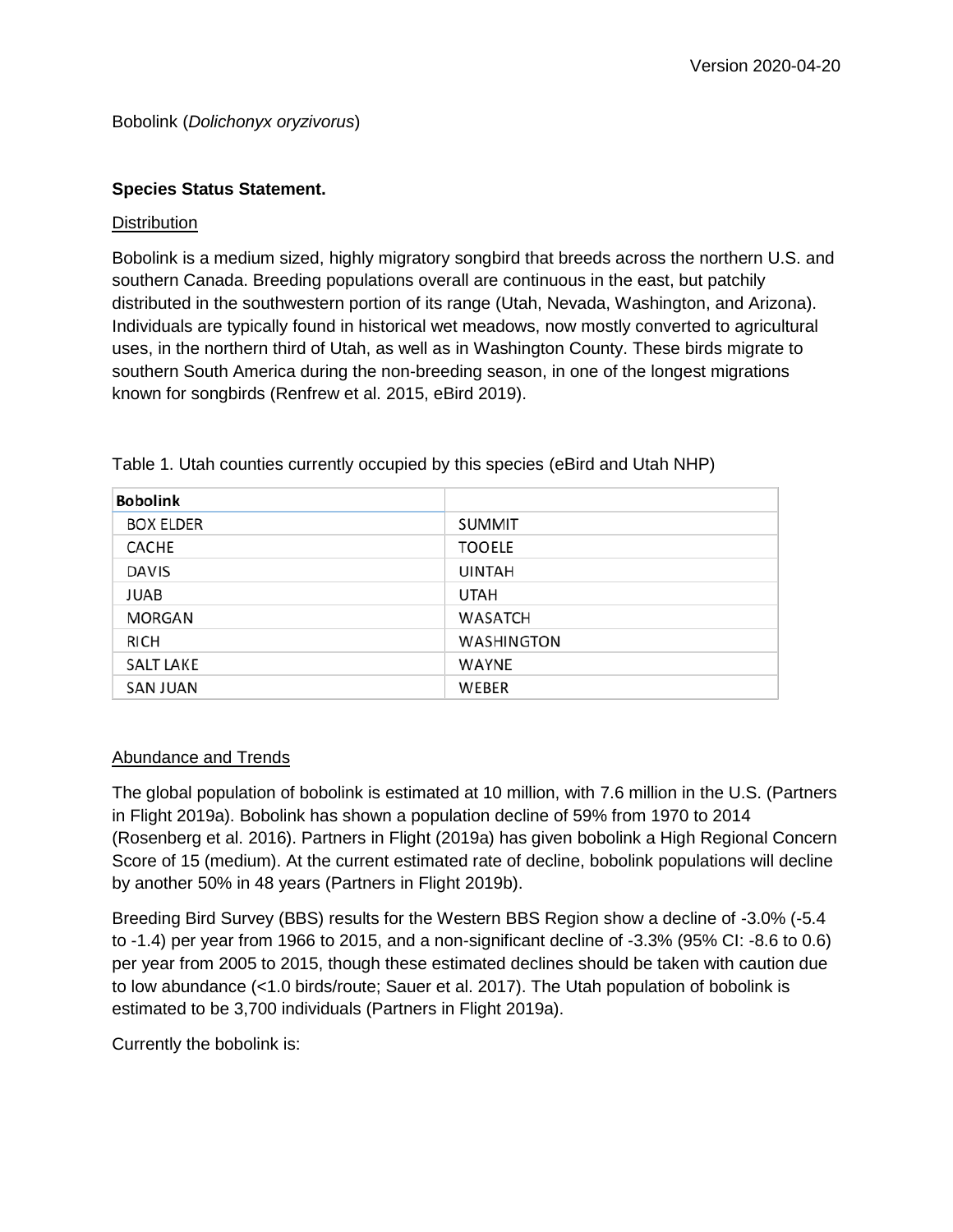- Identified by the U.S. Fish and Wildlife Service as a priority species at the Bird Conservation Region scales on the Birds of Conservation Concern list (draft U.S. Fish and Wildlife Service 2017)
- Partners in Flight list it as "REVERSE DECLINE: Yellow Watch List 'D' Species with population declines and moderate to high threats" (Rosenberg et al. 2016)

## **Statement of Habitat Needs and Threats to the Species.**

#### Habitat Needs

Bobolink is a grassland-dependent species. Originally found in the tallgrass and mixed-grass prairies of the Great Plains, this species has adapted to using irrigated fields, wet meadows, and CRP-enrolled lands that can mimic the structure of native grasslands (Renfrew et al. 2015). Precise habitat characteristics have not been well studied in the western portion of their range. In the eastern states, bobolinks nest most successfully in large (>30 ha) and old (>8 yr) hayfields with high proportions of grass and forbs, and low proportions of alfalfa (Bollinger and Gavin 1992). Bobolinks tend to favor non-forested landscapes (Davis et al. 2013) and are found in higher densities in larger hayfields than smaller ones of comparable structure (Bollinger and Gavin 1992). Bobolinks are also found in higher numbers with taller and denser herbaceous vegetation (Winter et al. 2005) During the breeding season, bobolinks feed primarily on insects and seeds found in these fields and wet meadows.

Bobolinks are sensitive to fragmentation, and place nests away from edges and areas prone to flooding (Renfrew et al. 2015). In Canada, bobolink abundance increased in seeded grasslands surrounded by native grasslands (Davis et al. 2013). Nests are placed on the ground, usually under tall vegetation, especially forbs (Renfrew et al. 2015).

# Threats to the Species

Habitat loss and conversion is the biggest threat to this species (Renfrew et al. 2015). In Utah, individuals are mostly found in active agricultural areas with irrigated fields, relict wet meadows (eBird 2019). Currently, suitable bobolink habitat is limited. With wet meadows making up less than 0.5% of Utah's land cover (Edwards et al. 1995), and as flood irrigation becomes less common and land is converted out of agriculture and related conservation programs (e.g., CRP), the remaining populations of bobolink in Utah may severely decline or disappear.

Hayfields (consisting of mixed grasses and forbs), particularly those irrigated or flooded, can provide suitable breeding habitats if cutting is done after the breeding period. Cutting of hay during nesting may cause destruction of nests or nest abandonment by the adults. Loss of hay cover may also leave fledgling bobolinks vulnerable to predation (Bollinger et al. 1990). Conversion of traditional grass hayfields to alfalfa fields also poses threats to bobolinks, as alfalfa cover is unsuitable to bobolink reproduction (Bollinger and Gavin 1992). Bobolink success in Utah habitats depends primarily on conservation of breeding habitat, timing of hay cutting, composition of hay fields, and application timing of pesticides (Renfrew et al. 2015).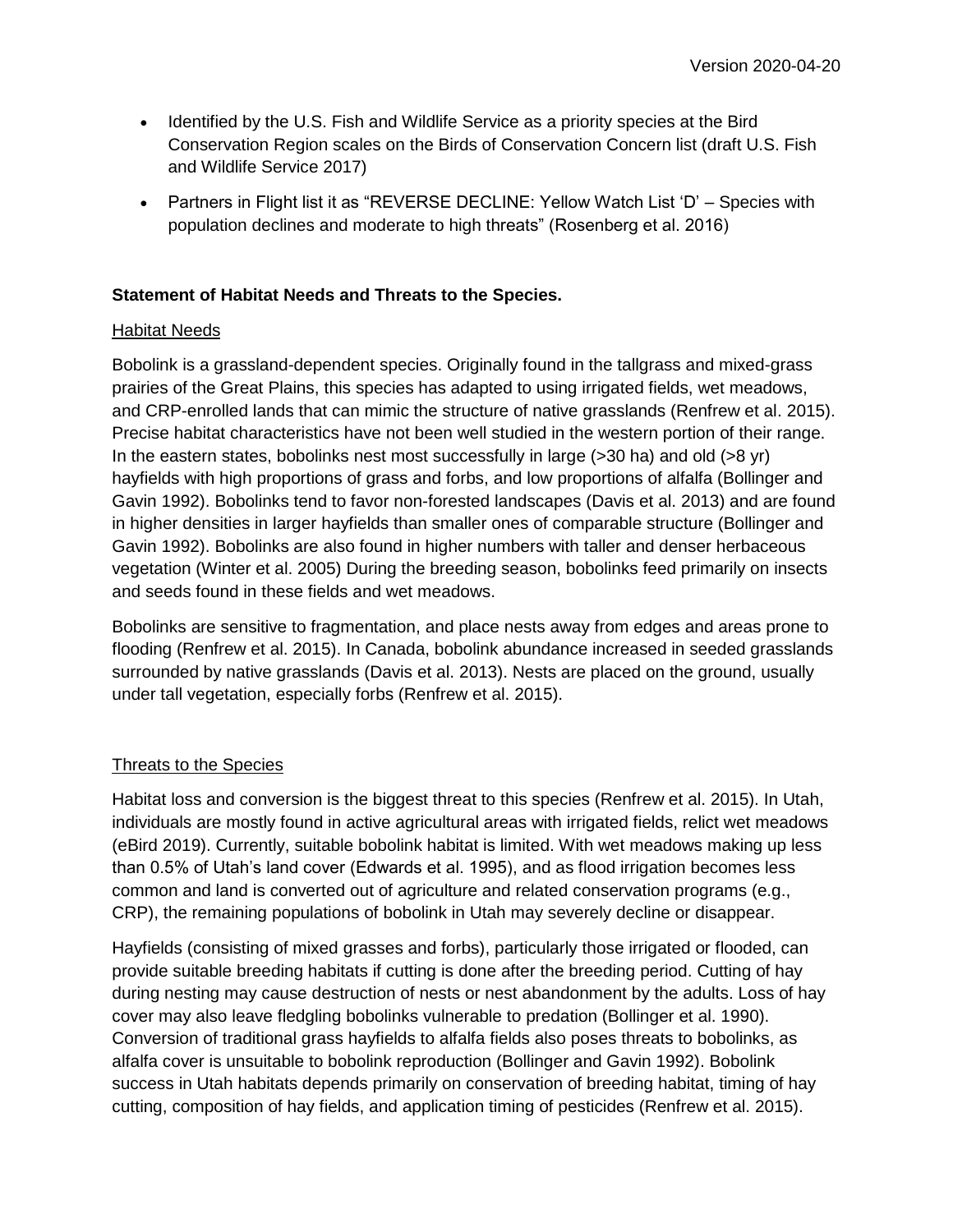Table 2. Summary of a Utah threat assessment and prioritization completed in 2014. This assessment applies to the species' entire distribution within Utah. For species that also occur elsewhere, this assessment applies only to the portion of their distribution within Utah. The full threat assessment provides more information including lower-ranked threats, crucial data gaps, methods, and definitions (UDWR 2015; Salafsky et al. 2008).

| <b>Bobolink</b>                        |  |
|----------------------------------------|--|
| No Identified Threats - Data Gaps Only |  |

## **Rationale for Designation.**

Bobolink is one of the few grassland-dependent species of concern that breed in Utah. This group has shown some of the largest population declines of any group since BBS began estimating trends for North American birds. Large-scale surveys like the BBS have not been adequate for estimating bobolink population sizes and trends at the state level for Utah, therefore we lack the basic information needed to be able to assess its status in the state. Uncertainty about the effects of land-use change on bobolink, as the human population increases in Utah, is also a factor in protecting this species.

### **Economic Impacts of Sensitive Species Designation.**

Sensitive species designation is intended to facilitate management of this species, prevent Endangered Species Act listing, and lessen related economic impacts. An ESA listing of bobolink would affect agricultural practices, and the management and development of water resources, in northern Utah and Washington County. There would also be increased costs of regulatory compliance for many land-use decisions and mitigation costs.

#### **Literature Cited.**

Bollinger, E.K., P.B. Bollinger, and T.A. Gavin. 1990. Effects of Hay-cropping on Eastern Populations of the Bobolink. Wildlife Society Bulletin 18:142-150.

Bollinger, E.K. and T.A. Gavin. 1992. Eastern Bobolink Populations: Ecology and Conservation in an Agricultural Landscape. J.M. Hagar III and D. W. Johnston (eds.) Ecology and Conservation of Neotropical Migrant Landbirds. Smithsonian Press, Washington, DC, USA.

Davis, S.K., R.J. Fisher, S.L. Skinner, T.L. Shaffer, and R.M. Brigham. 2013. Songbird abundance in native and planted grassland varies with type and amount of grassland in the surrounding landscape. Journal of Wildlife Management 77:908-919.

eBird. 2019. eBird: An online database of bird distribution and abundance [web application]. eBird, Cornell Lab of Ornithology, Ithaca, New York, USA. Available: http://www.ebird.org. (Accessed: February 26, 2019).